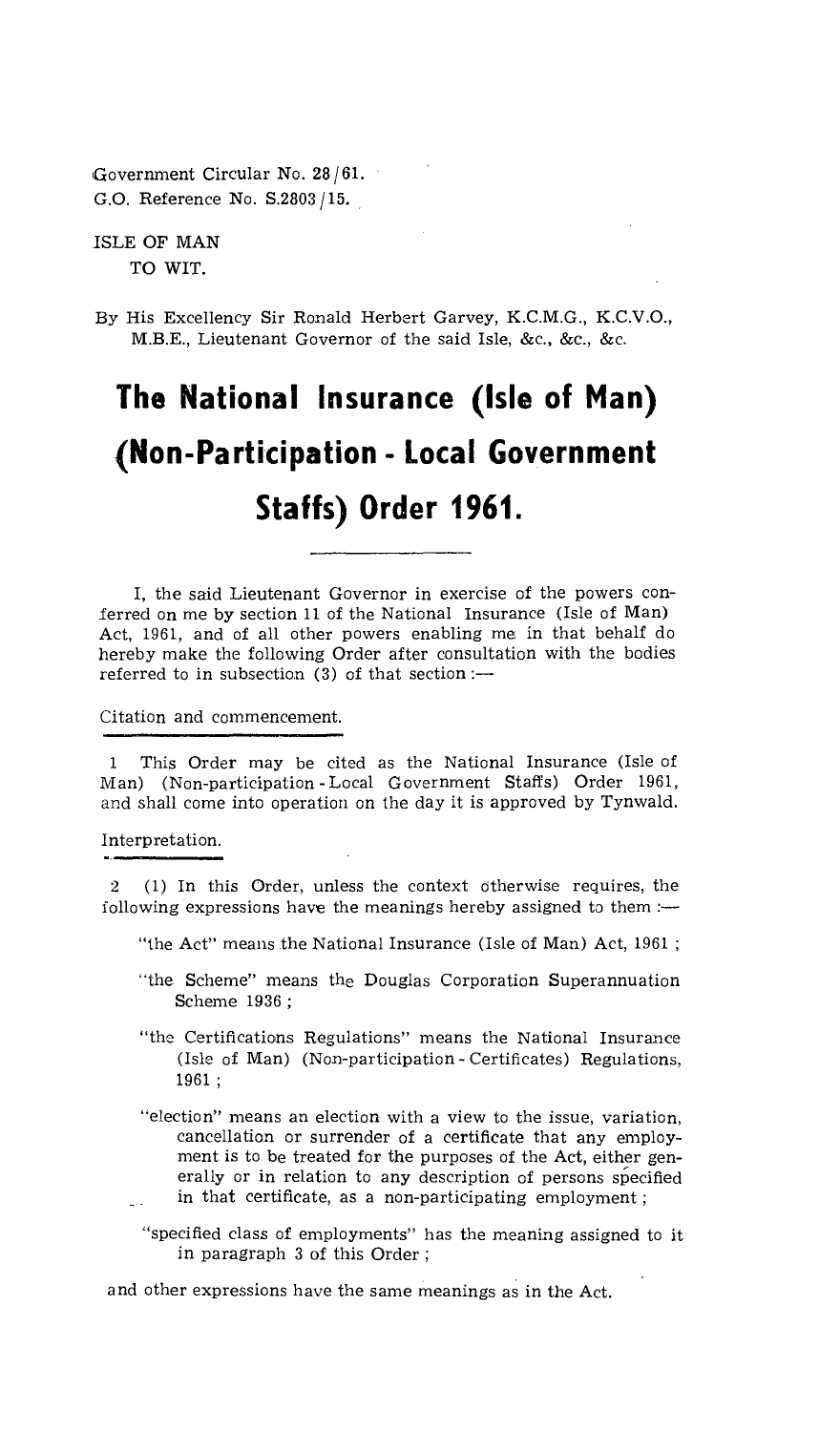(2) Unless the context otherwise requires references in this Order to any enactment or regulations shall be construed as references to such enactment or regulations as amended or modified by any subsequent enactment, order or regulations.

(3) The Interpretation Act, 1949, applies to the interpretation of this Order as it applies to the interpretation of an Act of Tynwald.

## Employments to which the Order applies

3 In this Order the expression "the specified class of employments" means employments under Douglas Corporation or the Commissioners of any Local Government District in the Isle of Man in which a person's service qualifies him for retirement benefits by way of pension under the Scheme.

## Elections, etc., to be made by the Governor

- 4. (1) In relation to the specified class of employments :-
	- (a) the Governor hereby directs that every election shall be made or revoked by him instead of by the employer ; and
	- (b.) those things which are required or authorised to be done by or to the employer under the provisions of the regulations specified in sub-paragraph (2) of this paragraph shall be done by or to the Governor.

(2) The provisions referred to in the last foregoing subparagraph are—

- (a) the following provisions of the Certificates Regulations
	- (i) Part II (Notices and Elections) ;
	- (ii) Part IV (Determination of questions by the Registrar) so far as it relates to questions arising under regulation 6 ,
	- (iii) Part V (Certificates) and
- (b) so much of the National Insurance (Isle of Man) (Nonparticipation - Appeals and References) Regulations, 1961, as relates to appeals or references on questions arising under regulation 6 of the Certificates Regulations.

Employments to be treated for certain purposes as employments

under a single employer.

5. For the purposes of subsection (4) of section 8 of the Act (which sub-section restricts the liability to make payments in lieu contributions in relation to certain consecutive employments) and of any regulations made thereunder or under subsection (5) of that section (which subsection enables regulations to be made restricting the liability to make payments in lieu of contributions in relation to